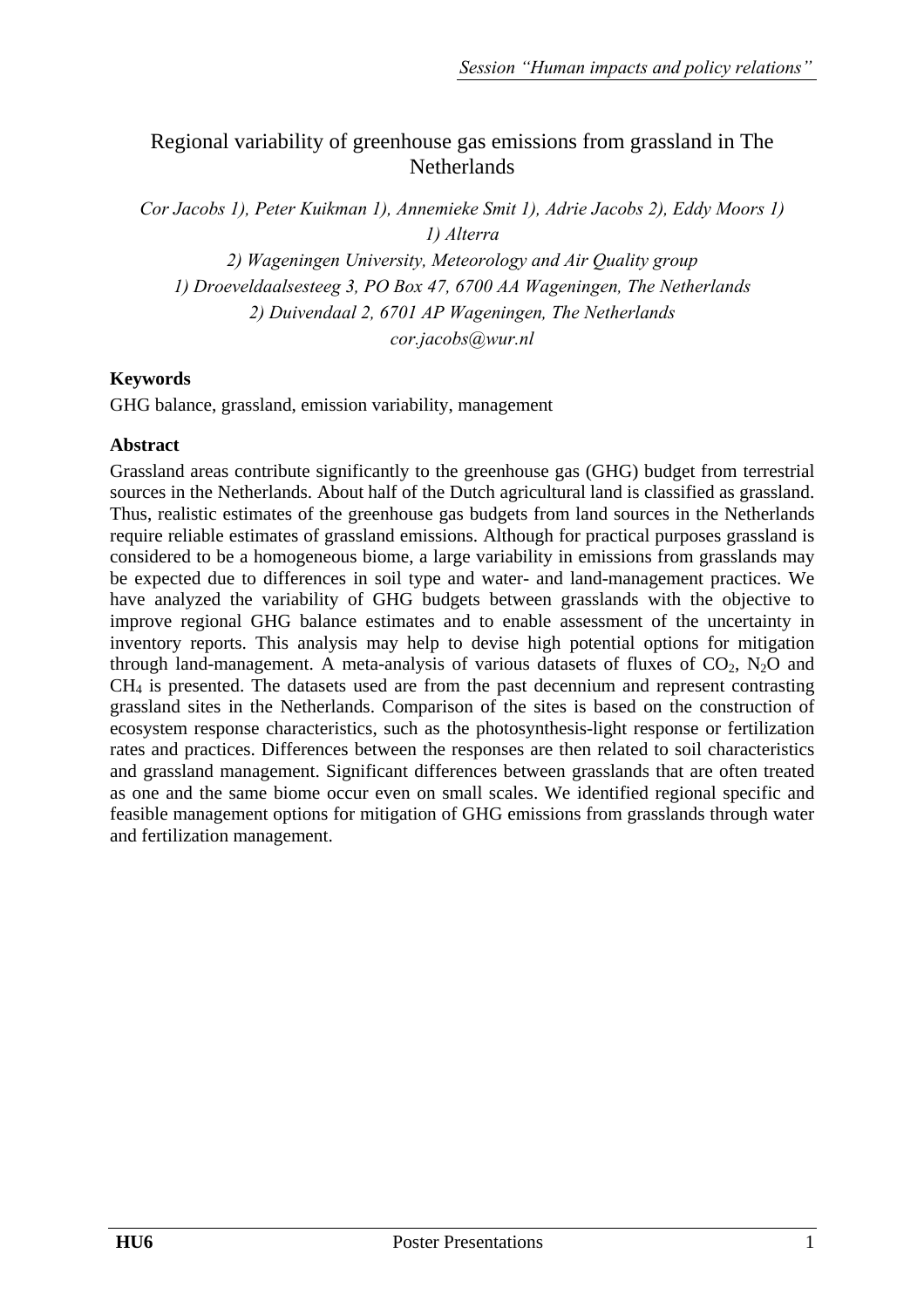# Implications of Carbon-cycle feedbacks for stabilisation and overshoot mitigation policies

*Chris Jones, Spencer Liddicoat, Jason Lowe Met Office Hadley Centre for Climate Prediction and Research Fitzroy Rd, Exeter, EX1 3PB chris.d.jones@metoffice.gov.uk* 

# **Keywords**

Feedbacks, Stabilisation, Mitigaton, Overshoot

### **Abstract**

Stabilisation of atmospheric  $CO<sub>2</sub>$  levels, atmospheric surface temperatures and the prevention of dangerous climate change will require quantitative understanding of global carbon cycle processes, and in particular how atmospheric  $CO<sub>2</sub>$  concentration evolves for given anthropogenic emissions.

It is now widely accepted that climate-carbon cycle feedbacks will be instrumental in determining future  $CO<sub>2</sub>$  levels, changing the relationship between anthropogenic carbon emissions and atmospheric  $CO<sub>2</sub>$  that has persisted over recent decades. All 11 models in the C4MIP intercomparison predicted a weakening of the terrestrial carbon sink in response to climate change and an increase in the airborne fraction of anthropogenic emissions. Here we investigate implications of carbon cycle feedbacks on possible mitigation policies for stabilisation of atmospheric  $CO<sub>2</sub>$ . Positive carbon cycle feedbacks mean greater emissions reductions will be required than previously assumed. We quantify this impact using the Hadley Centre carbon cycle GCM, HadCM3LC, for different levels of stabilisation and assess the impact of uncertainty in key terrestrial carbon cycle processes.

One important question, yet to be adequately addressed, but important to future mitigation policy is the rate at which atmospheric carbon dioxide levels may recover after emissions are reduced. We use the carbon cycle GCM to assess the rate of  $CO<sub>2</sub>$  decrease following hypothetical instantaneous reductions of emissions to zero at various dates. The processes determining the rate of recovery of  $CO<sub>2</sub>$  levels are found to vary depending on the level of climate change and the state of the terrestrial biosphere at the time of emissions cuts.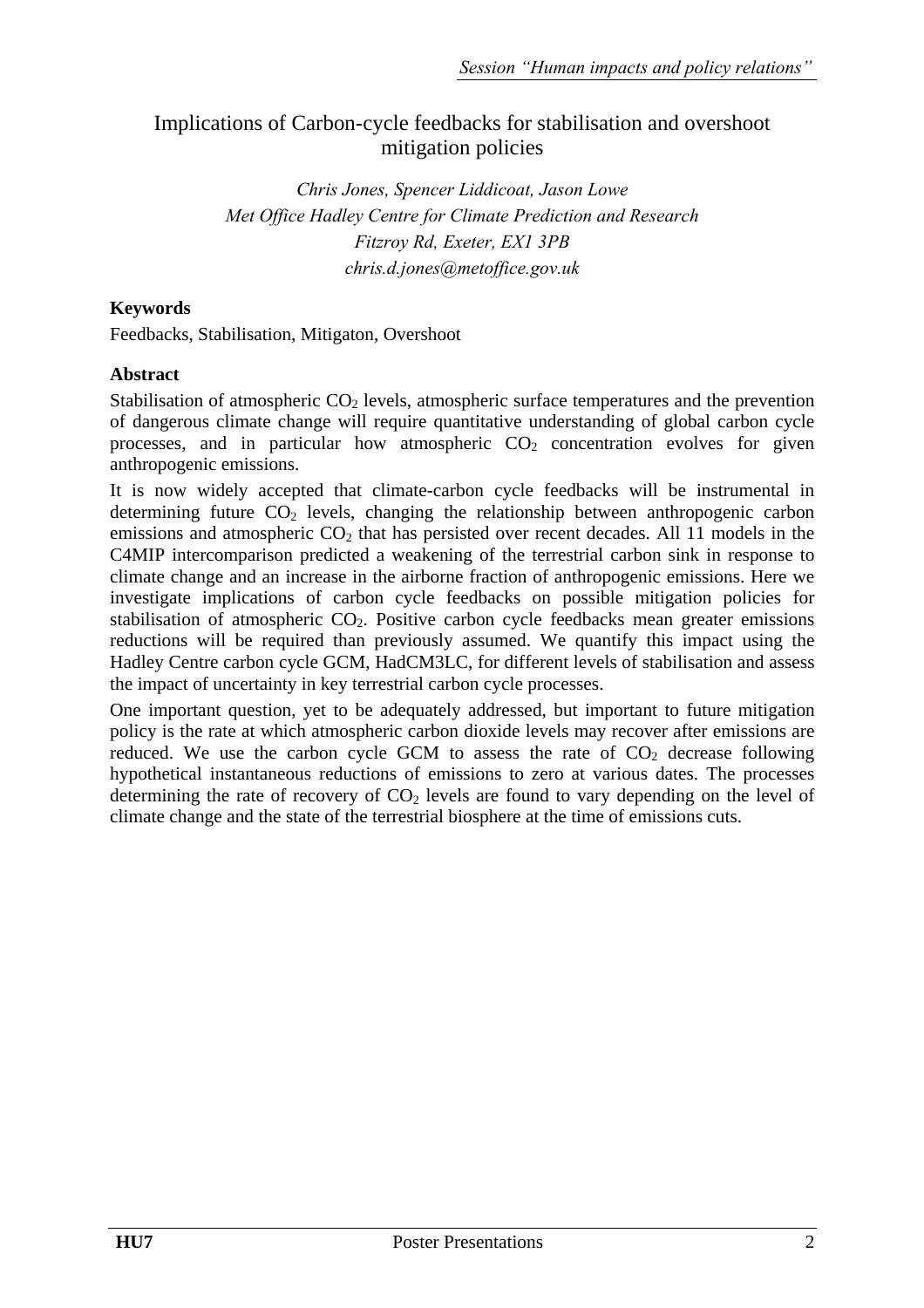ForestGrowth, a process-based model to evaluate the effects of management practices on carbon sequestration in UK and European forests

*Christophe Coudun\*, Eric Casella, Paul Henshall, Sébastien Lafont, Jennifer Pellenq, Catia Arcangeli, Tim Randle, Sam Evans Forest Research (UK), Biometrics Division \* employed by the Centre for Terrestrial Carbon Dynamics (CTCD) Forest Research, Alice Holt Lodge, Farnham, Surrey GU10 4LH, United Kingdom. \* christophe.coudun@forestry.gsi.gov.uk* 

## **Keywords**

Forest ecosystem dynamics, carbon cycle, pipe theory, climate change

#### **Abstract**

Forest ecosystems constitute an important component of the global carbon cycle because of their long-term potential storage ability, that can however be affected by management practices and/or climate change. A central question remains indeed on our ability to quantify and predict the current and future amount of stored carbon in those ecosystems.

We describe here ForestGrowth, a new model that simulates forest ecosystem dynamics, relying on a fully coupled, stand-scale and daily time-step soil-vegetation-atmosphere transfer mechanistic model – ForestETp – which has been evaluated against measurements from the EUROFLUX/CARBOEUROPE networks. ForestETp simulates relevant terrestrial hydrology processes (rainfall interception, vertical and lateral soil water movement, runoff, soil and canopy evaporation, and transpiration coupled with photosynthesis) for a known species growing in a locally defined soil and climate. Outputs from the ForestETp sub-model constitute the basis of ForestGrowth, which allocates carbon into the different tree compartments, based on a revised version of the pipe theory (Deckmyn et al. 2006, Tree Physiology). Coupled with a weather generator, the process-based model also allows the assessment of the influence of climate change scenarios on forest growth.

Currently, ForestGrowth is used to assess the impact of forest management strategies and climate change on carbon sequestration in UK and European forests. The mechanisms and behaviour of the model are finally compared with major other existing published models.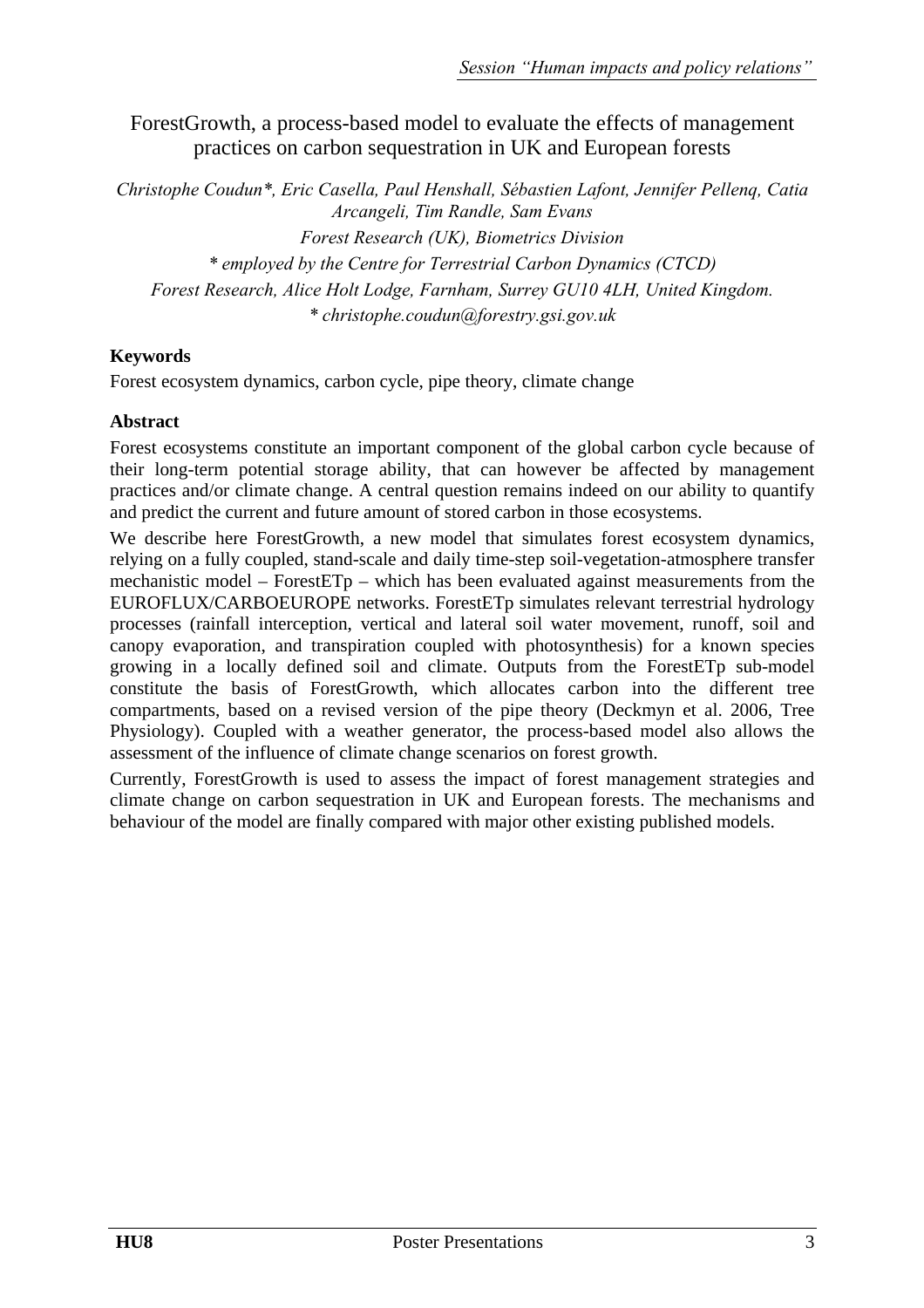# Potential and Dynamic of Carbon Sequestration in Forests and Timber

*Michael Köhl, Bernhard Kenter University Hamburg Section of World Forestry Leuschnerstraße 91, D-21031 Hamburg b.kenter@holz.uni-hamburg.de* 

### **Keywords**

Carbon Sequestration, Forestry, Wood Chain, IPCC Scenarios,

### **Abstract**

Within the project the potential contribution of the German forestry and timber industry to the reduction and stabilisation of the carbon dioxide concentration in the atmosphere will be quantified and evaluated. The potential of forestry and timber industry will include carbon sequestration, substitution of fossil fuel as well as substitution for productive materials. Different model based scenarios according to the "B1" and "A1B" scenarios of the IPCC Special Report on Emission Scenarios (SRES) will be applied for the estimates. Virtual forest enterprises will be created to demonstrate the modelling of above and below ground carbon contents and the silvicultural scenarios, which will be evaluated according to the Pan-European Forest Process on Criteria and Indicators for Sustainable Forest Management. All scenarios will be evaluated in economical terms.

First model results and scenario definitions will be presented. The project results should support political decisions in the field of environment, forestry and timber industry. The entire project will be accompanied by a scientific committee consisting of stakeholders, NGOs and members of economy. The committee will especially advice the project members during the scenario selection and the result evaluation procedures. The scenarios of investigation will allow the evaluation of the ecological, economical and social consequences of alternative decisions in the field of silviculture, timber use and different assumptions about climate change. The scenarios will allow the realisation of the social dialog about sustainable management and the support of political decisions.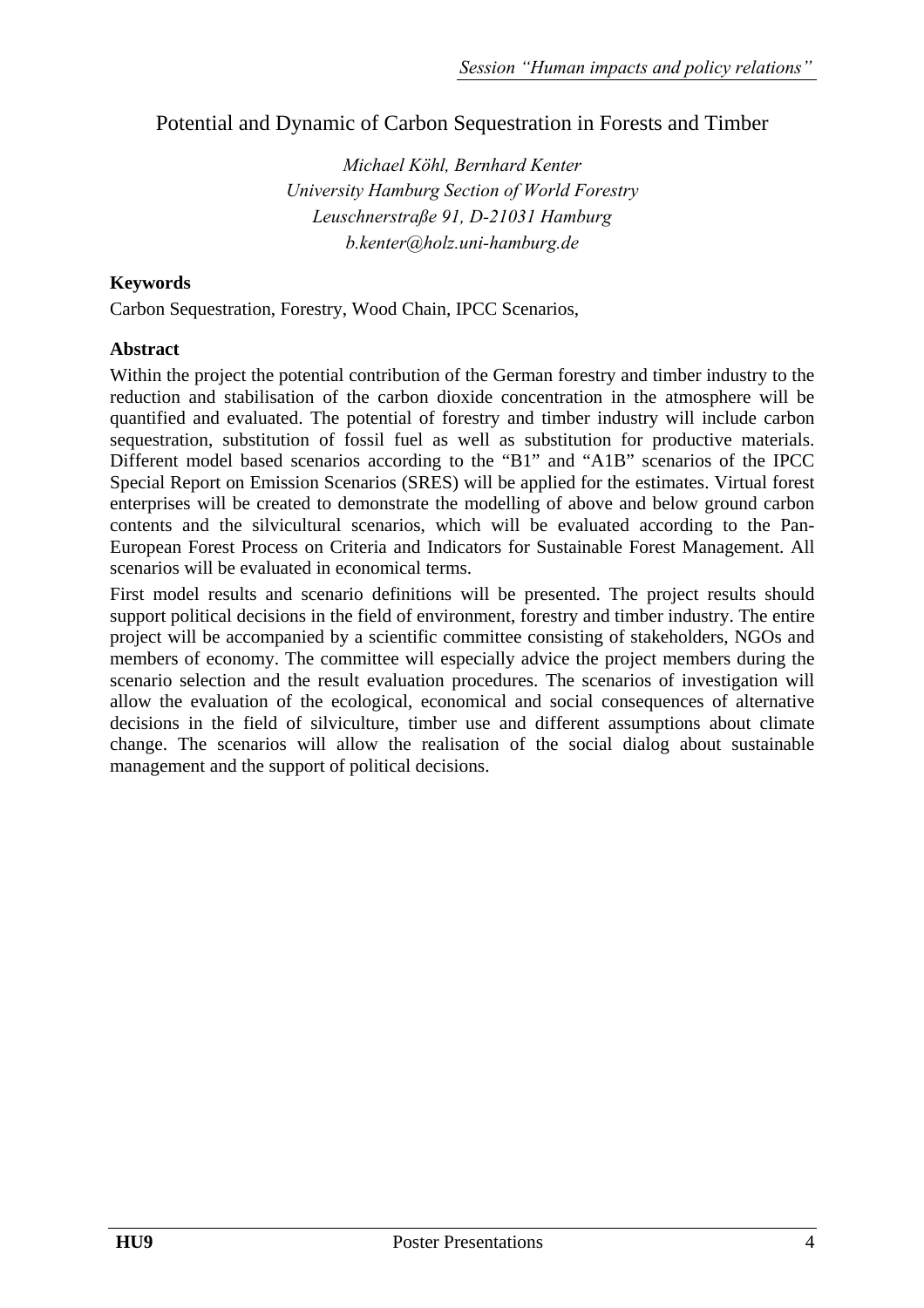Applications of the EFIMOD-System of simulation models of carbon and nitrogen cycles in forest ecosystems at strong external impacts (climate changes, cuttings, forest fires, windfalls)

A.S.Komarov<sup>1</sup>, O.G.Chertov<sup>2</sup>, A.V.Mikhailov<sup>1</sup>, S.S.Bykhovets<sup>1</sup>, M.ANadporozhskaya<sup>2</sup>, *A.M.Loukianov<sup>1</sup>*, *T.S.Kubasova<sup>1</sup>*, *E.V.Zubkova<sup>1</sup>*<br><sup>*1*</sup> Institute of Physicochemical and Piological Problems in Soil Science

*Institute of Physicochemical and Biological Problems in Soil Science of Russian Academy of Science* 

*2 Biological Institute of St. Petersburg State University, 2 Oranienbaum Rd. 198904, St. Petersburg-Peterhoff, Russia.* 

*1 Institutskaya ul., 2, Pushchino, Moscow region, 142290, Russia 2 2 Oranienbaum Rd. 198904, St. Petersburg-Peterhoff, Russia. as\_komarov@rambler.ru* 

# **Keywords**

C and N dynamics, forest-soil system, greenhouse gases

## **Abstract**

The system of simulation models EFIMOD was developed for the evaluation of the global climate change and decision making for sustainable forest management. It comprises the tree stand model at population level, the model of soil organic matter dynamics ROMUL, statistical soil climate generator SCLISS, the model of different types of cuttings FOREST MANAGER, and the FIRE SIMULATOR.

The individual-based tree stand model simulates the stand as a population consisting of separate trees with competition for available light and for the redistribution of available nitrogen coming from soil among the trees. ROMUL model describes the mineralization and humification of forest litter with respect to carbon and nitrogen dynamics and returns available nitrogen for forest growth.

Structure of the model system allows for use of standard forest inventory data. Output variables are the inventory stand data, pools of carbon and nitrogen in the stand and soil, the dynamics of  $CO<sub>2</sub>$  emission and some other characteristics.

The model was applied at different sites in European part of Russia, Scandinavia, Central Europe and Canada for analyzing of different silvicultural scenarios, forest fires and results of climate changes in forest growth and elements cycling. The advantages of selective cuttings were demonstrated, difference in carbon dioxide emission at different scenarios were evaluated at local and regional levels. Problems of initilization and evaluation of parameters are discussed.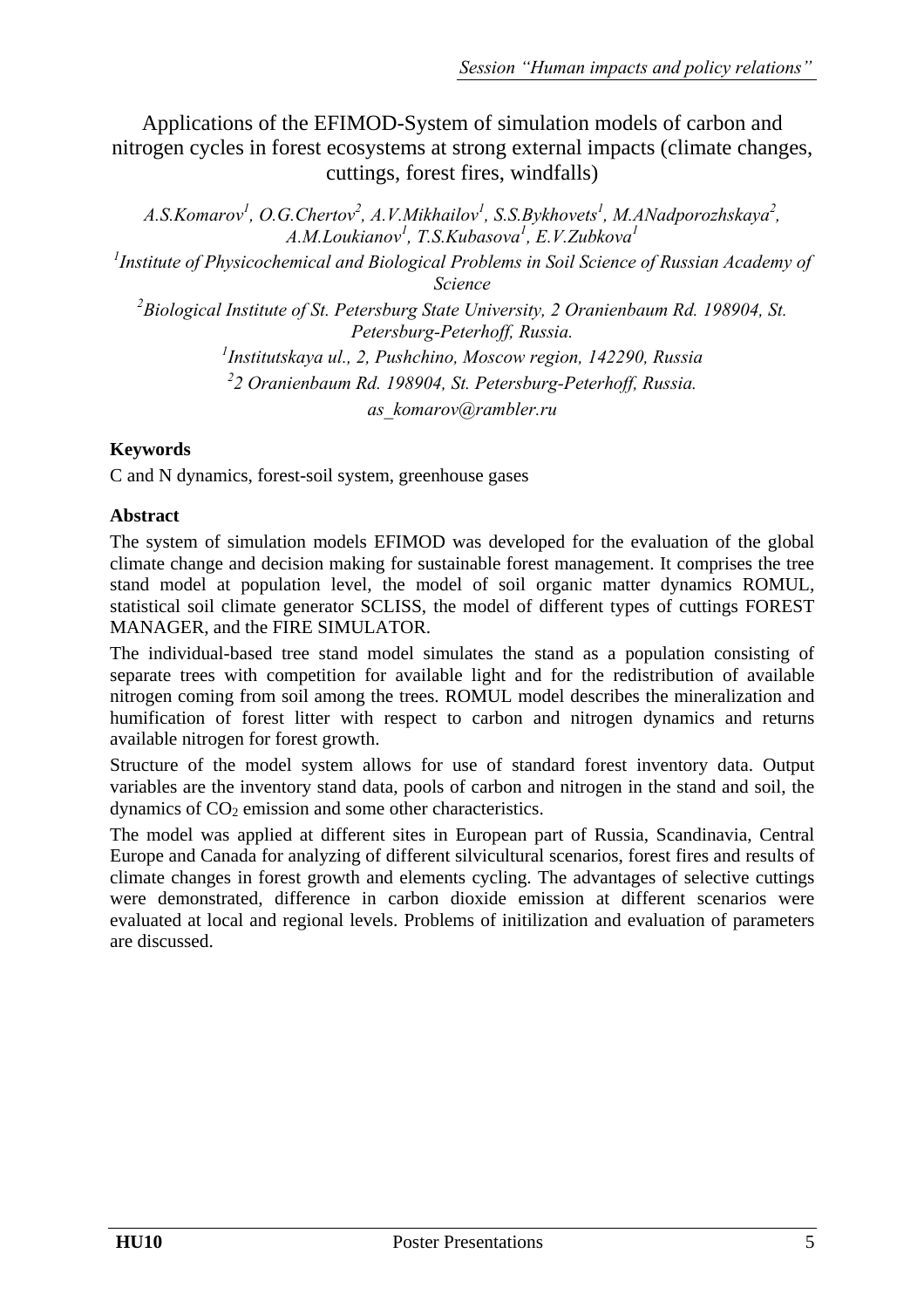Land surface carbon exchange under contrasting agricultural management.

*Campbell, C.L., Nemitz, E., Anderson-Dunn, M, Ugolini, F., Coyle, M., Levy, P., Milford, C., Sutton, M.A., Hargreaves, K. Centre for Ecology and Hydrology Bush Estate, Penicuik, Midlothian, Scotland, UK, EH26 0QB ccam@ceh.ac.uk* 

### **Keywords**

NEE, carbon balance, grassland

#### **Abstract**

Net ecosystem exchange (NEE) of carbon was measured by eddy covariance at three sites, with contrasting soil types and land management practices. Data was collected at an extensive peat bog, and two agricultural grasslands. The grasslands differ in management practice, one being continuously extensively grazed but receiving little fertiliser, with the other receiving 150 – 300 kg N per year, and having up to two cuts per year plus sheep and cattle grazing. Between-site variation in NEE and its partitioning between photosynthesis and respiration was observed. However, the pattern of variation did not reflect the relative quantity of fertiliser applied. It is shown that the carbon balance of the site is affected by the interaction of several variables, with the nitrogen input a contributing but not dominating factor.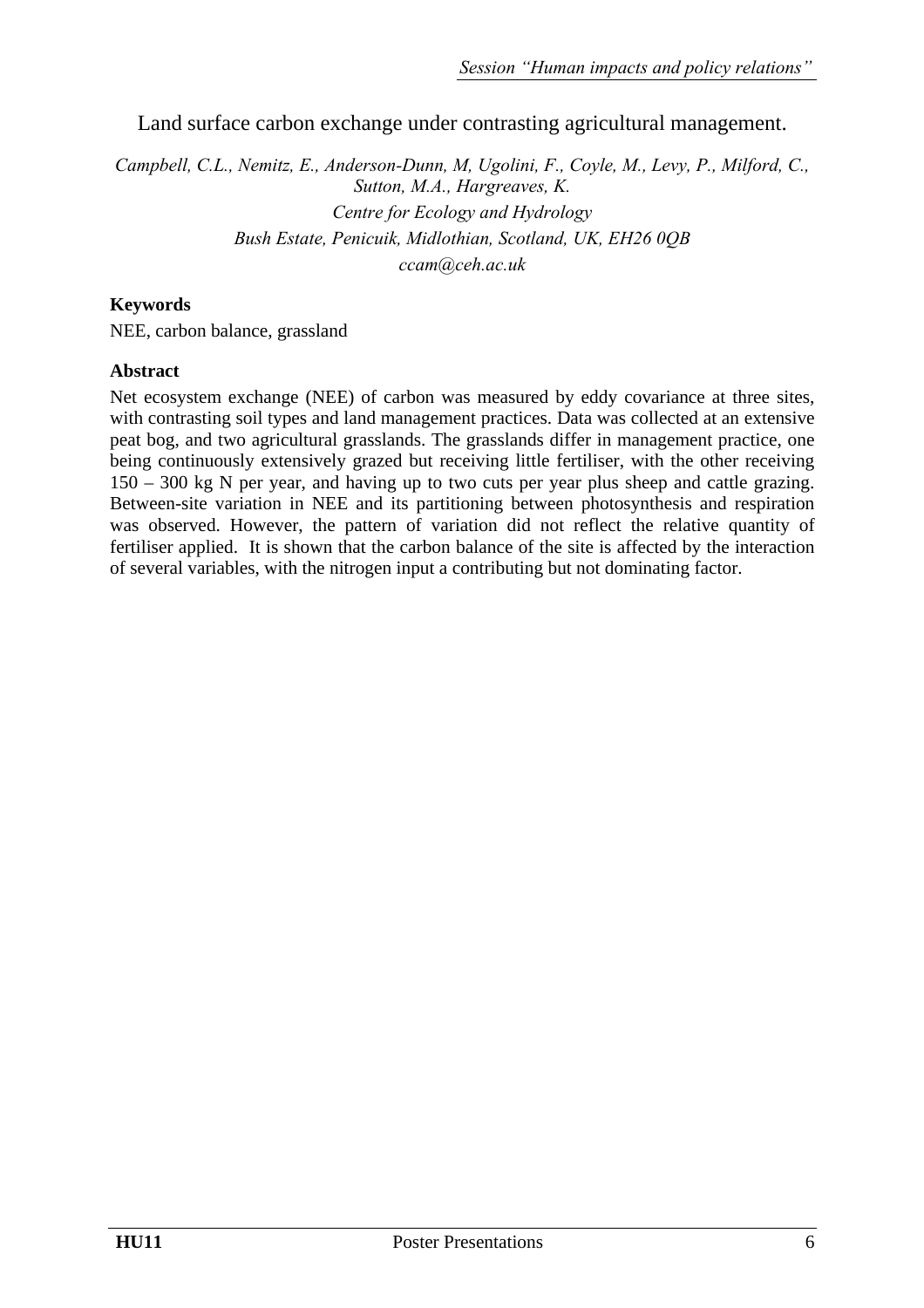# Impact of NOx emission from the operation of gas pipeline "Yamal-West" on carbon cycling in Podzolic environment of European Russia

*I.Priputina, A.Lukianov, V.Bashkin* 

*Institute of Physicochemical and Biological problems in Soil Science of RAS, R&D Institute of Natural Gases and Technologies, Gazprom Company Pushchino, Moscow region, 142290, Russia* 

*v\_35\_6@rambler.ru* 

### **Keywords**

nitrogen deposition, carbon cyle

#### **Abstract**

Industrial  $NO<sub>x</sub>$  emission to the atmosphere is well known to be the cause of eutrophication and (or) acidification processes in terrestrial and freshwater ecosystems because of nitrogen surplus. In boreal forests, increased nitrogen depositions have been also recognized as a factor of changing regional carbon cycle. Impacts of nitrogen oxides emitted by gas pipelines as a result of both regular work and emergency situations affect the broad lands of European Russia. This exposure will intensify in the nearest future owing to increasing gas pipeline transportation. Thus, nitrogen depositions in the area being under the effects of gas pipeline "Yamal-West" in accordance with present accounts will be augmented from 5-7 kg N/ha/yr up to 14-15 kg N/ha/yr in 2015. The purpose of our study was to estimate carbon cycle dynamics in forest ecosystems of Podzolic zone of European Russia at different levels of nitrogen deposition and to reveal the changes in carbon sink dealt with increasing NOx impact. Dynamics of carbom mass-balance has been calculated on the example of Pine tree stands using forest model EFIMOD2. Model installation has been carried out on the base of forest inventory data from Kostroma Region. Results of NPP estimating have shown that nitrogen is mainly consumed on tree biomass supplementation in young and middle-aged forest stands. Maximum C sink was revealed in Myrtillus forest type with sandy-loam soils. In old forest stands, the pool of annual carbon sequestration in SOM is comparable with C stock in tree biomass. Maximum values of carbon accumulated in SOM were calculated for Vaccinum forest type with loam soils. Nitrogen surplus from presumptive increase of NOx emission for carbon sequestration is accounted to be more effective in middle-aged forest stands. Financial support of this study was received from RFBR Grant N04-05-97221 and FP6 Grant n.PL013388.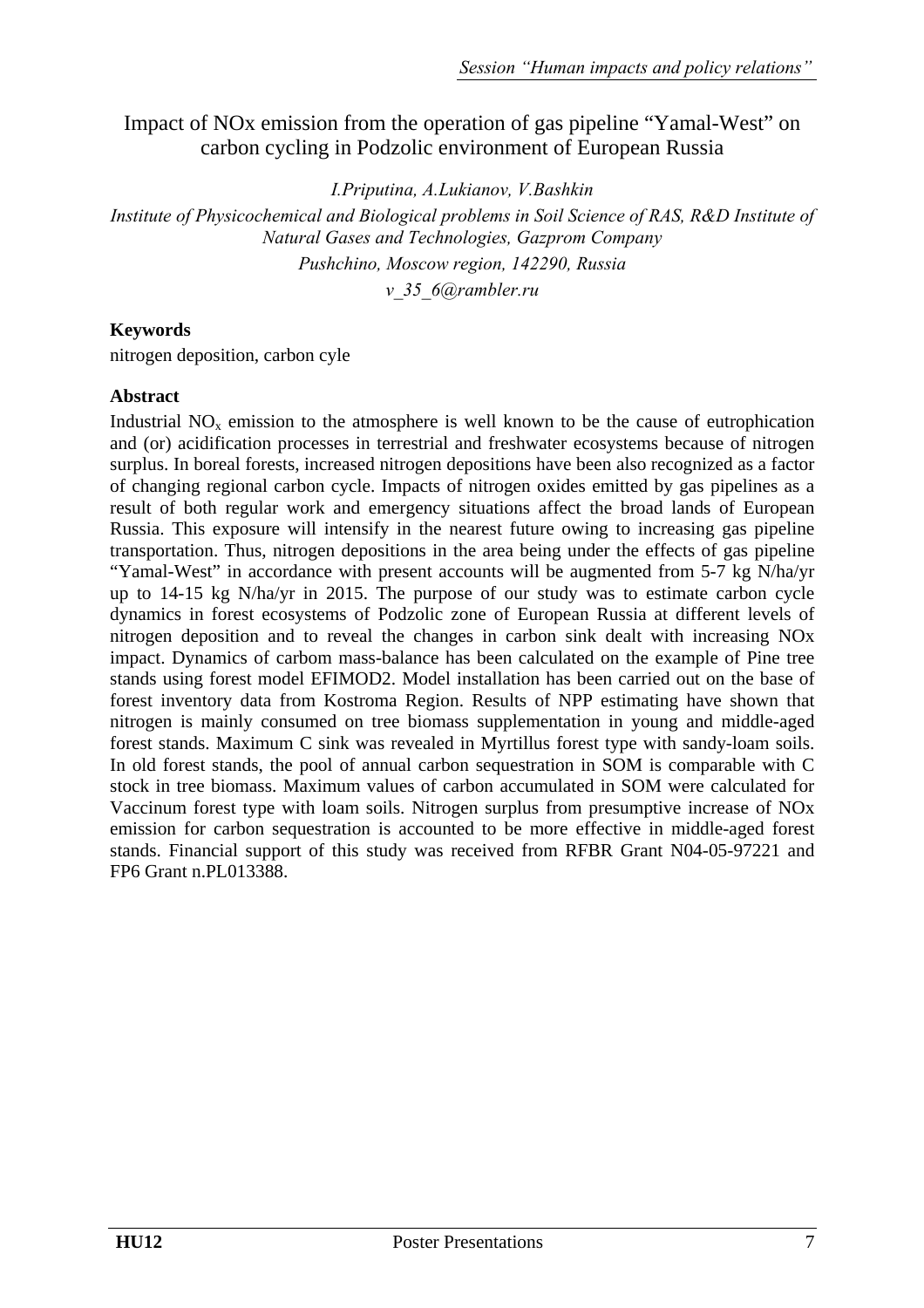# Regular measurements of  $CO/CO<sub>2</sub>$  mixing ratios in urban atmosphere: a case study from Poland

*Necki Jarosław, Jelen Dorota, Korus Adam, Rozanski Kazimierz AGH-University of Science and Technology al.Mickiewicza 30 , Krakow, PL-3059, Poland necki@agh.edu.pl* 

## **Keywords**

carbon monoxide, carbon dioxide, urban air, gas chromatography

#### **Abstract**

Regular, parallel measurements of carbon monoxide and carbon dioxide concentrations in the atmosphere of the city of Krakow using gas chromatography techniques have been initiated in May 2005. Krakow (50°04'N, 19°55'E, 220 m a.s.l.), with about 1 million inhabitants, rapidly growing car traffic and significant industrial activities, represents a typical urban environment. Consumption of coal, gas and oil for communal and transport purposes generates major fluxes of anthropogenic carbon dioxide and carbon monoxide within the region. In addition, with the prevailing westerly air circulation, the Krakow region is under substantial influence of a large coal mining and industrial centre (Upper Silesia) located approximately 60 km west of the city. The sampling site for analyses of  $CO/CO<sub>2</sub>$  mixing ratios is situated at the Faculty of Physics and Applied Computer Science building on the campus of the AGH-University of Science and Technology, in the western part of the Kraków city, bordering recreation and sports grounds. The air intake is located on the roof of the building, about 20 meters above the local ground level. The measurement technique is based on chromatographic separation of the analysed gases on micropacked Shincarbon column, conversion to CH4 on Ni catalyst and detection with FID detector. The analysis of CO mixing ratio is performed simultaneously with  $CO<sub>2</sub>$  and methane, every 15 minutes on the same measurement path of GC. Reproducibility of CO analysis remains under 0,5% of the measured value. However, the detection limit for CO which is at present around 10ppb, can still be improved because oxygen was not by-passed and affected the CO peak. The corresponding values for  $CO_2$  equal 0,02% and 0,5ppm for reproducibility and detection limit, respectively. Both gases reveal well pronounced diurnal changes during winter season. The recorded average amplitudes of diurnal changes are in the order of 100 ppm and 2000 ppb, for CO<sub>2</sub> and CO, respectively. The patterns of CO changes respond to car traffic during a day and local emissions during night hours. During summer CO is no more correlated with  $CO<sub>2</sub>$ signal. However, morning and afternoon short peaks of CO are still visible. Concentration of CO remains under 1000 ppb level. Assuming reference concentration values of CO and  $CO<sub>2</sub>$ in regional atmospheric as measured at Kasprowy Wierch (CO from flasks collected in biweekly intervals,  $CO<sub>2</sub>$  from continuous measurements), the ratio of additional "urban" carbon monoxide to carbon dioxide  $(DCO/DCO<sub>2</sub>)$  may provide first-order indication of the combustion efficiency of local  $CO<sub>2</sub>$  source. The average  $DCO/DCO<sub>2</sub>$  ratio in Krakow observed during summer was close to 15 ppb/ppm and raised to 30ppb/ppm when househeating low emission was active (late autumn, winter).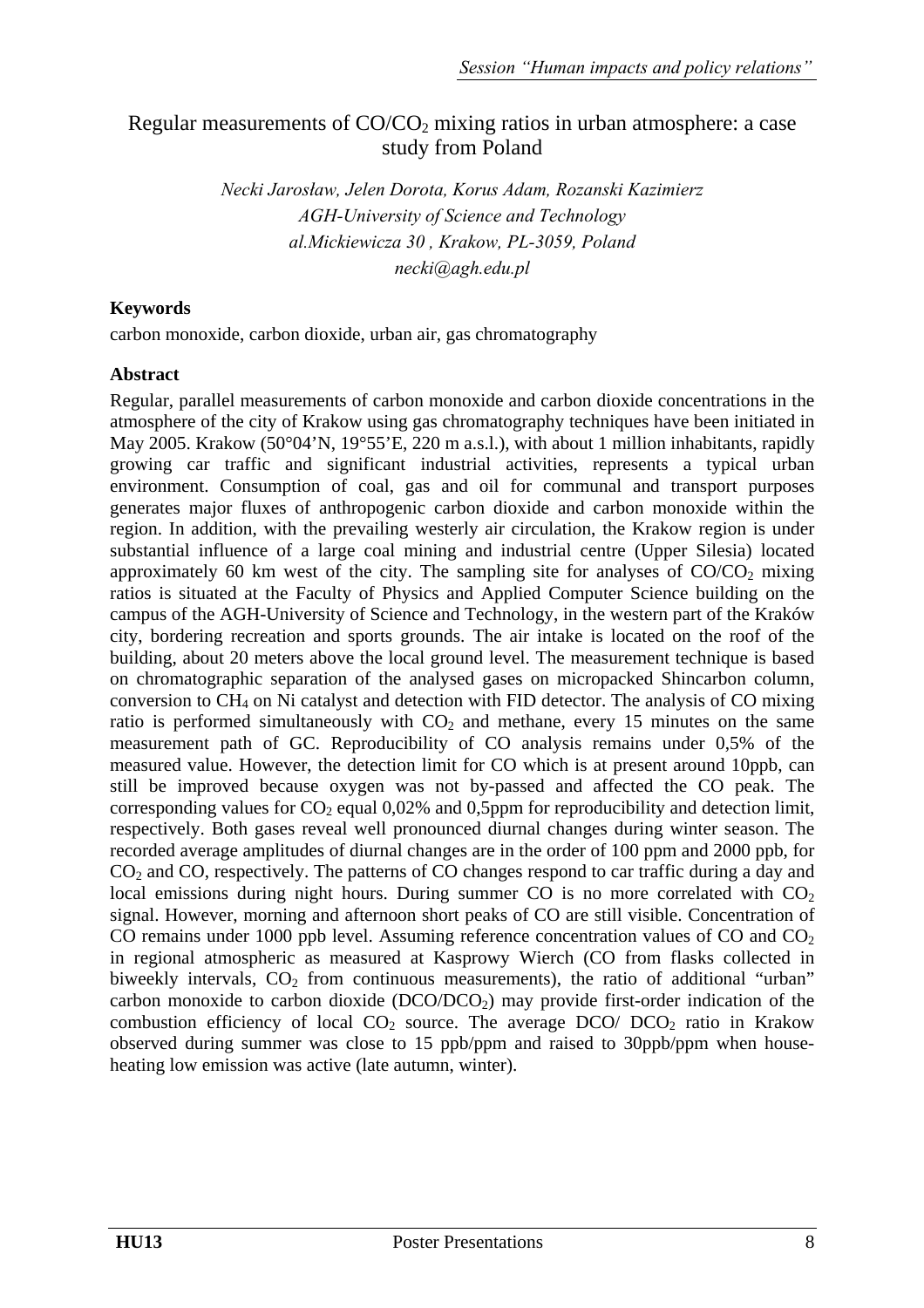# The Central Database of CarboEurope-IP

*Reiner Krause Max-Planck-Institute for Biogeochemistry Hans-Knöll-Straße 10, 07745 Jena, Germany rkrause@bgc-jena.mpg.de* 

## **Keywords**

Database, Dataset, Metadata, Documentation, Access

#### **Abstract**

The CarboEurope-IP (CE-IP) central database interlinks distributed data collections of the CE-IP components. The database offers dataset descriptions that are publicly available from the beginning in most cases. Documented datasets include measured data as well as modelling forcing and results. Actual datasets are stored in the component databases and will be made public only later. In some cases also datasets or data files are stored in the database besides their descriptions. This is the case for the intercomparison activity of the Bottom-up modelling work package of the Integration component of CE-IP.

Data descriptions concerning the Atmosphere, Ecosystem and Regional component are delivered by data providers to the database managers of the component databases who in turn check and upload them to the central database. A standard for data descriptions ensures completeness of data documentation, clearness of the data catalogue and well-defined retrieval results.

A user of the central database can retrieve datasets using different search criteria like time range, site, contributor and dataset topic through a web interface. The user is guided to the component databases or to data within the central database through links on the web pages. In case remote data are not online information is provided where data can be accessed.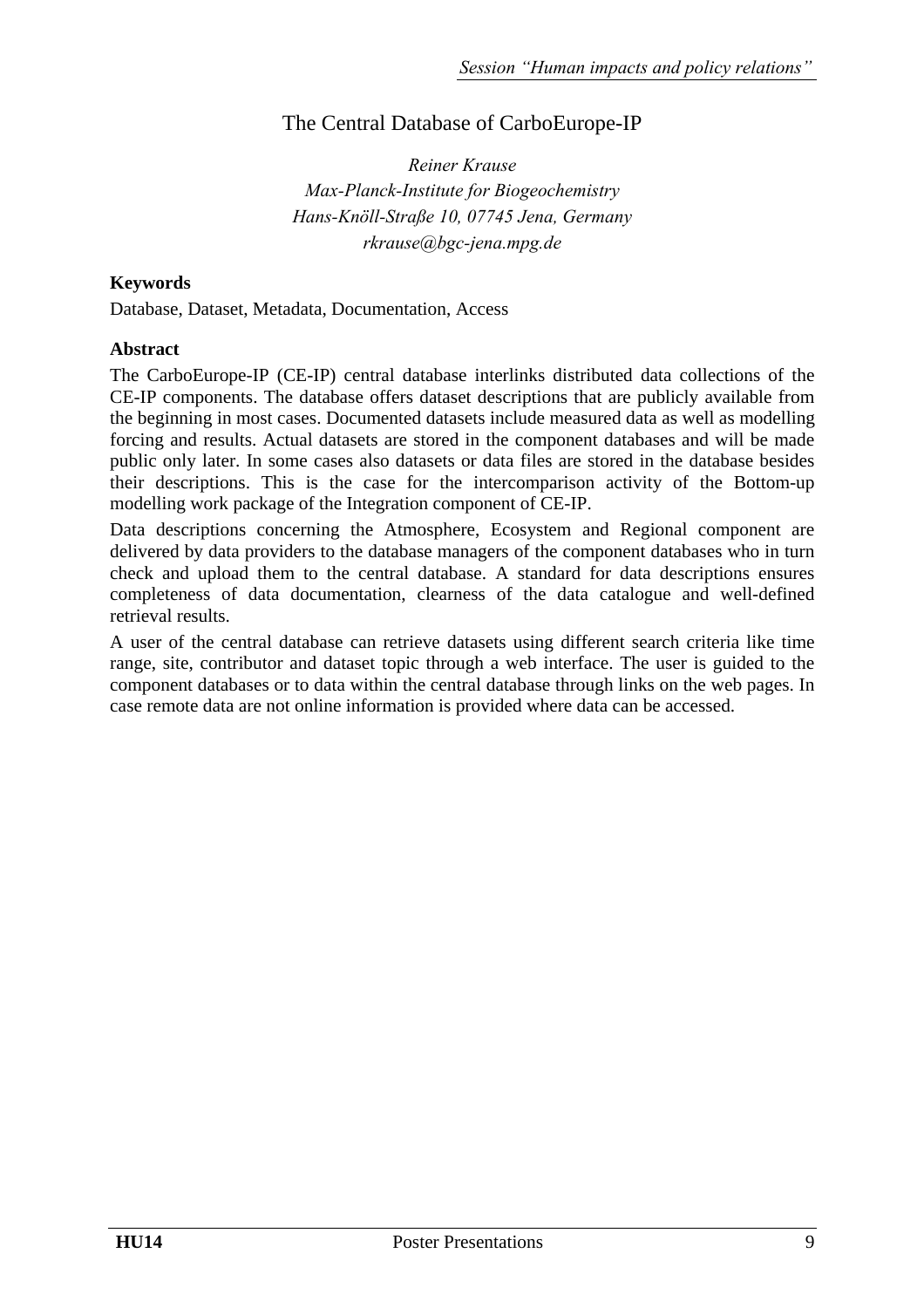# AFOLU DATA: a web-based information system on greenhouse gases in Agriculture, Forestry, and Other Land Uses in Europe

*Seufert G., Federici S., Grassi G., Koeble R., Leip A., Marchi G., Matteucci G., Pagliari V, Somogyi Z., Teobaldelli M.* 

*European Commission - DG Joint Research Centre, Institute for Environment and Sustainability, Climate Change Unit* 

*TP 050 - 21020 Ispra (VA), Italy* 

*guenther.seufert@jrc.it* 

### **Keywords**

Kyoto Protocol, EC Monitoring Mechanism, GHG inventory, Agriculture, Forestry

### **Abstract**

The UNFCCC and its Kyoto Protocol requires the Parties to report regularly inventories of greenhouse gas (GHG) anthropogenic emissions and removals. In this context, the AFOLU sector (Agriculture, Forestry and Other Land Uses; following the 2006 IPCC Guidelines, this sector will consolidate the previous LULUCF and AGRICULTURE sectors) is considered important to achieve the reduction targets. However, due to the high complexity and uncertainty of this sector, quantifying and reporting its GHG balance represents an extraordinary technical and scientific challenge.

This is especially valid for a Party like theEuropean Union who needs to have in place a National system for GHG reporting and to deliver the annual GHG Inventory like any other Party to the Convention. European Council and Parliament established the Monitoring Mechanism and Implementing Provisions in order to guarantee the quality of the inventory that is required to implement additional agreements like the ones on burden charing and emission trading. The Commission within its DG Joint Research Centre created a dedicated project (GHG Data in FP6 and GHG AFOLU in FP7) in order to work in this direction for the sectors Agriculture and LULUCF

In the frame of this project (see http://ies.jrc.cec.eu.int/Action 2211-GHG-Data.86.0.html) we developed the web-based information system "AFOLU-DATA" (http://afoludata.jrc.it/ ) to offer data, models and other tools to promote transparent, complete, consistent and comparable greenhouse gas estimates for the AFOLU sector in Europe. Target users are both greenhouse gas inventory practitioners and scientists. The core part is a collection of databases (e.g., allometric biomass compartment, forest inventories, yield tables,…) and tools for the assessment of GHG fluxes in the AFOLU sector in Europe, using different methods and at different scales.

The presentation will focus on the aim and structure of AFOLU DATA, and practical examples on the use of the various databases will be given.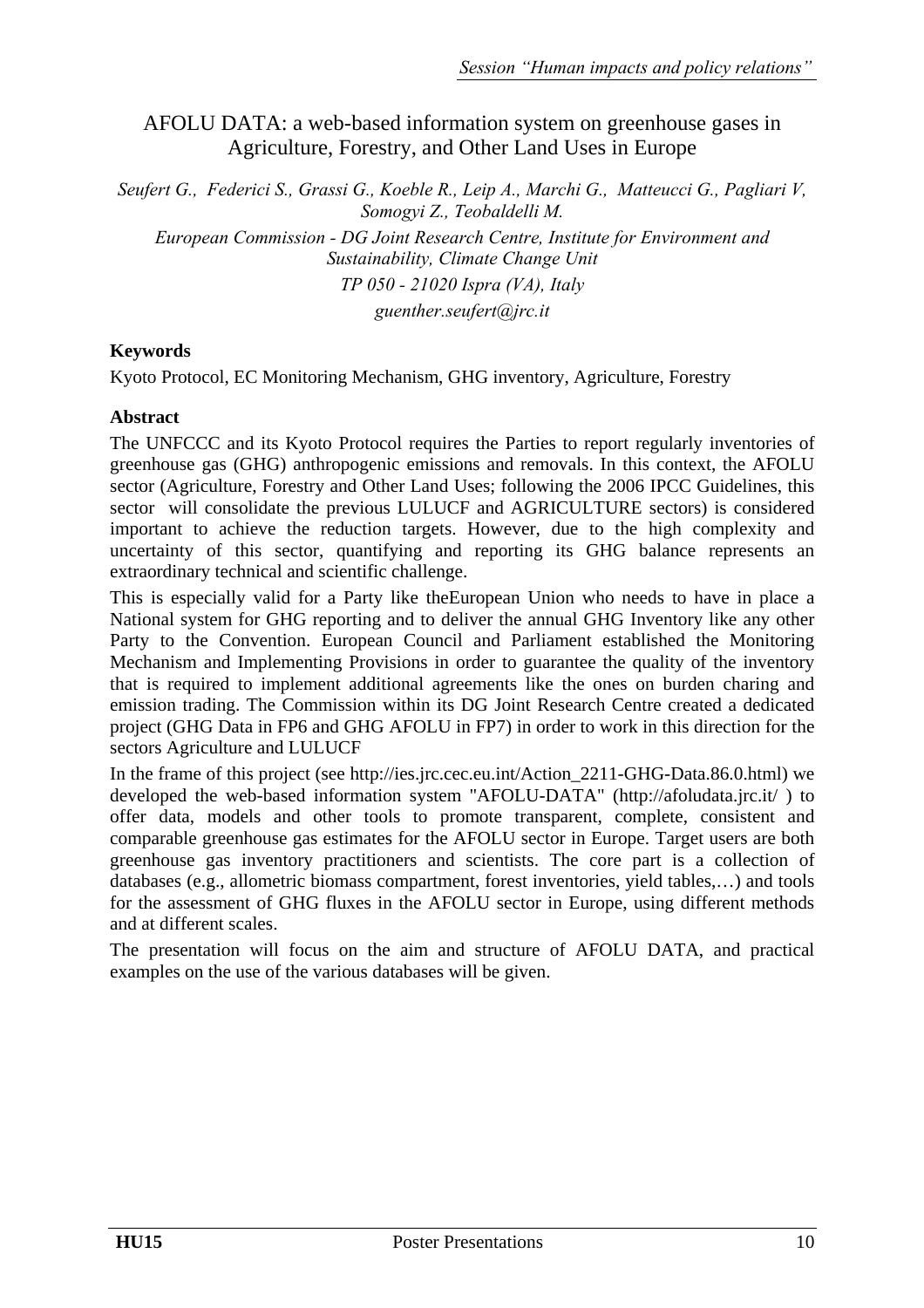# Prognosing terrestrial carbon cycling with uncertainties: results from a Carbon Cycle Data Assimilation System (CCDAS)

*Marko Scholze, Peter Rayner, Wolfgang Knorr, Thomas Kaminski & Ralf Giering QUEST - Dep. of Earth Sciences, University of Bristol, UK LSCE, Gif-sur-Yvette, France FastOpt, Hamburg, Germany QUEST - Dep. of Earth Sciences Wills Memorial Building Queen's Road University of Bristol BS8 1RJ Bristol*   $I/K$ *marko.scholze@bristol.ac.uk* 

### **Keywords**

data assimilation, uncertainties, prognostic carbon fluxes, CCDAS

### **Abstract**

The Carbon Cycle Data Assimilation System (CCDAS) infers values of the parameters controlling the function of a process model of the terrestrial biosphere using various observations. From this optimized parameter set and the model one can then calculate quantities of interest such as the net carbon flux. This can be done in a diagnostic mode, calculating fluxes for the same period as the assimilation. In this case the assimilation is a particular kind of inversion scheme which calculates fluxes consistent both with observations and model dynamics. If, however, the model is prognostic one can run it for other periods, either the future or the past. Here, we use an optimized parameter set within the CCDAS framework to infer prognostic carbon fluxes that are consistent with observations for the assimilation period (we fit atmospheric  $CO<sub>2</sub>$  data from 1979 to 1999) and model dynamics. The assimilation procedure also allows to calculate uncertainties on the parameters. These uncertainties are then propagated onto prognostic quantities. We present results from a hindcasting experiment for prognostically calculated net  $CO<sub>2</sub>$  fluxes plus uncertainties as well as atmospheric  $CO<sub>2</sub>$  concentrations plus uncertainties and compare them with recent atmospheric measurements for the years 2000 to 2003.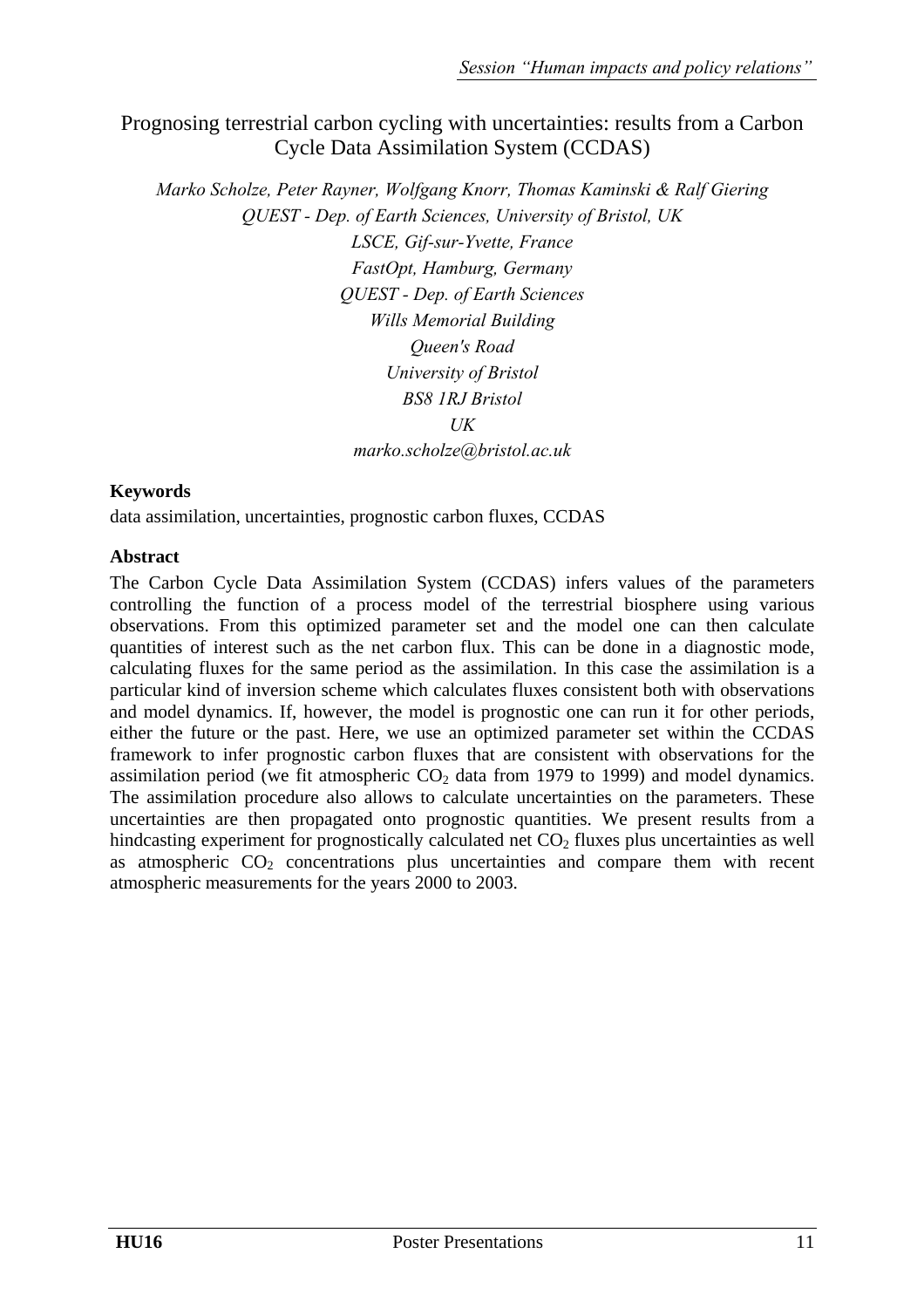Model – data comparison of fossil fuel  $CO<sub>2</sub>$  in Europe: Uncertainties due to model transport and emissions inventories

*Ute Karstens (1), Ingeborg Levin (2), Camilla Geels (3), Sander Houweling (4), Rolf Neubert (5), Philippe Peylin (6), Christian Rödenbeck (1), Kazimierz Rozanski (7) (1) Max-Planck-Institute for Biogeochemistry (2) Institut für Umweltphysik, Universität Heidelberg (3) National Environmental Research Institute (NERI) (4) National Institute for Space Research (SRON) (5) Centre for Isotope Research, Groningen University (6) Laboratoire des Sciences du Climat et de l'Environnement (LSCE) (7) AGH University of Science and Technology (1) Hans-Knöll-Str. 10, 07745 Jena, Germany (2) Im Neuenheimer Feld 229, 69120 Heidelberg, Gemany (3) Frederiksborgvej 399, 4000 Roskilde, Denmark (4) Princetonplein 5, 3584 CC Utrecht, The Netherlands (5) Nijenborgh 4, 9747 AG Groningen, The Netherlands (6) UMR CEA-CNRS, Orme des Merisiers, 91191 Gif-sur-Yvette, France (7) Al. Mickiewicza 30, 30-059 Krakow, Poland ute.karstens@zmaw.de* 

# **Keywords**

fossil fuel CO2, transport model, emissions inventory

### **Abstract**

Estimates of continental carbon fluxes from inversions of atmospheric  $CO<sub>2</sub>$  measurements typically require a separation of the contribution from fossil fuel emissions in the atmospheric  $CO<sub>2</sub>$  signal. In order to assess the uncertainties related to the use of different transport models and different emissions inventories to estimate this fossil fuel  $CO<sub>2</sub>$  component, respective model simulations are compared to measurements of radiocarbon-based fossil fuel  $CO<sub>2</sub>$  at several stations in Europe.  ${}^{14}CO_2$  observations allow quantitative estimation of the fossil fuel component in atmospheric  $CO_2$  because fossil fuels are free of <sup>14</sup>C. Fossil fuel  $CO_2$  concentrations were simulated by three global atmospheric transport models, which are all currently used in inversion studies, and, additionally, by two regional models in order to cover a wider range of horizontal and vertical resolutions. In all model simulations we used the same set of different emissions inventories, including commonly used annual maps as well as newly available hourly estimates of  $CO<sub>2</sub>$  emissions from fossil fuel combustion. The comparison of these model simulations with  ${}^{14}CO_2$ -based fossil fuel  $CO_2$  observations allows us to assess uncertainties caused by the representation of transport in the different models but it also gives some indication of the potential improvements due to the new emissions estimates with high temporal resolution. For most stations the spread between models using the same emissions inventory is still much larger than the differences caused by the use of different inventories within the same model. This calls for further evaluation and improvement of the transport models before an independent verification of emissions inventories through this kind of comparison will be reliable.